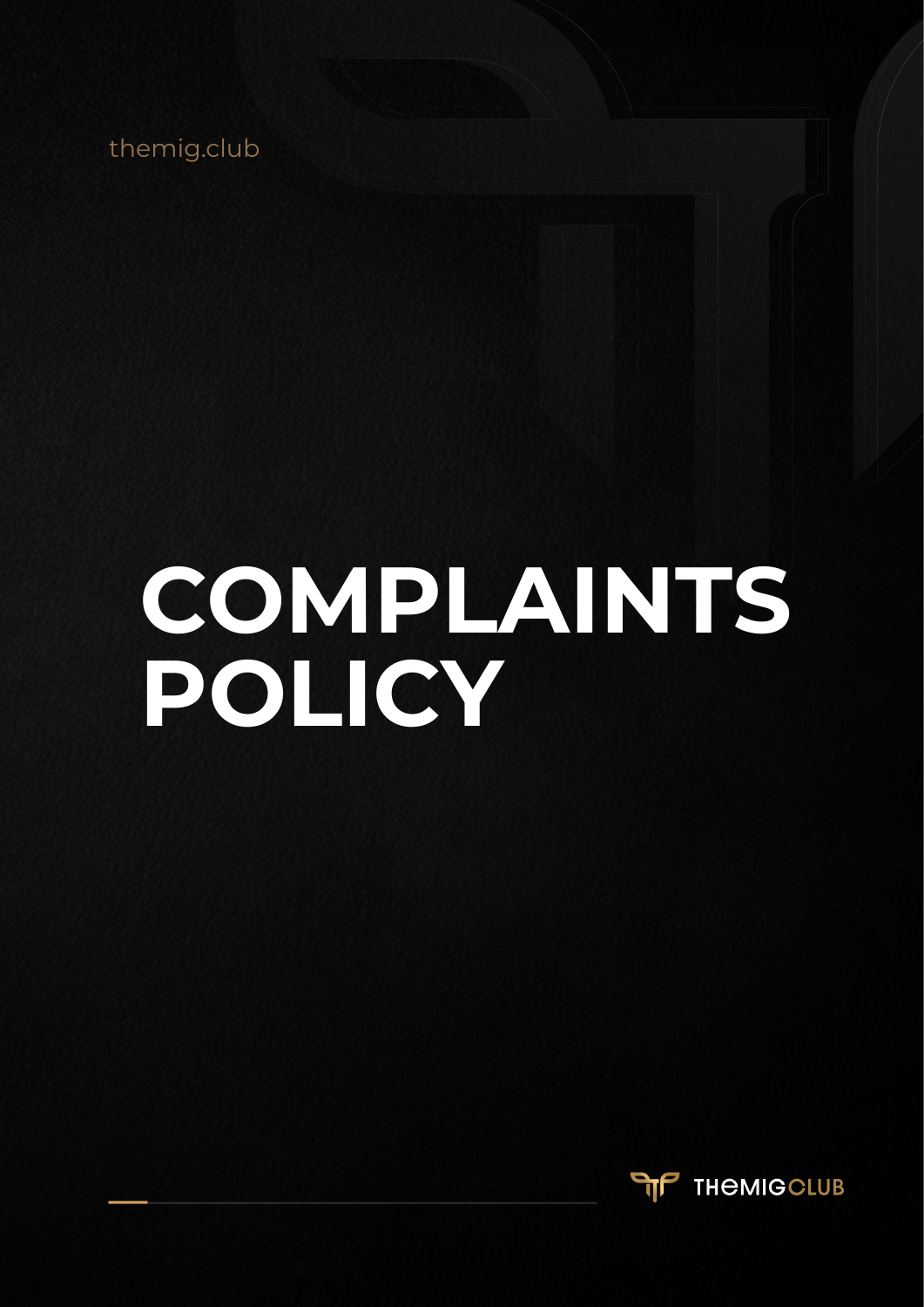#### COMPLAINTS POLICY

#### **Definitions**

Without prejudice to the other terms defined in the course of this instrument, for the purposes of this Purchase and Affiliation Term, the following terms must be interpreted in accordance with the definitions hereby established:

**THEMIG CLUB:** Company duly registered as **AFC PROJECT MANAGEMENT SERVICES**  under the license **939139** by the Government of Dubai, with administrative headquarters at The Binary by Omniyat Al Abraj Street, Business Bay Dubai - Dubai, UAE.

#### **Introduction**

Aldamax seeks to provide high quality services and therefore is committed to being responsive to the needs and concerns of its customers and to resolving any complaint as quickly as possible. The purpose of this policy is to provide guidance to both of our customers and staff on the manner in which we receive and manage a complaint. We are committed to being consistent, fair and impartial when handling a complaint.

For the purposes of this Policy the term "complaint" means an expression and/or statement of dissatisfaction addressed to THEMIG CLUB by a client relating to the provision of the services offered by THEMIG CLUB.

#### **Procedure**

The procedure which shall be followed by THEMIG CLUB when handling with a client's complaint is as follows:

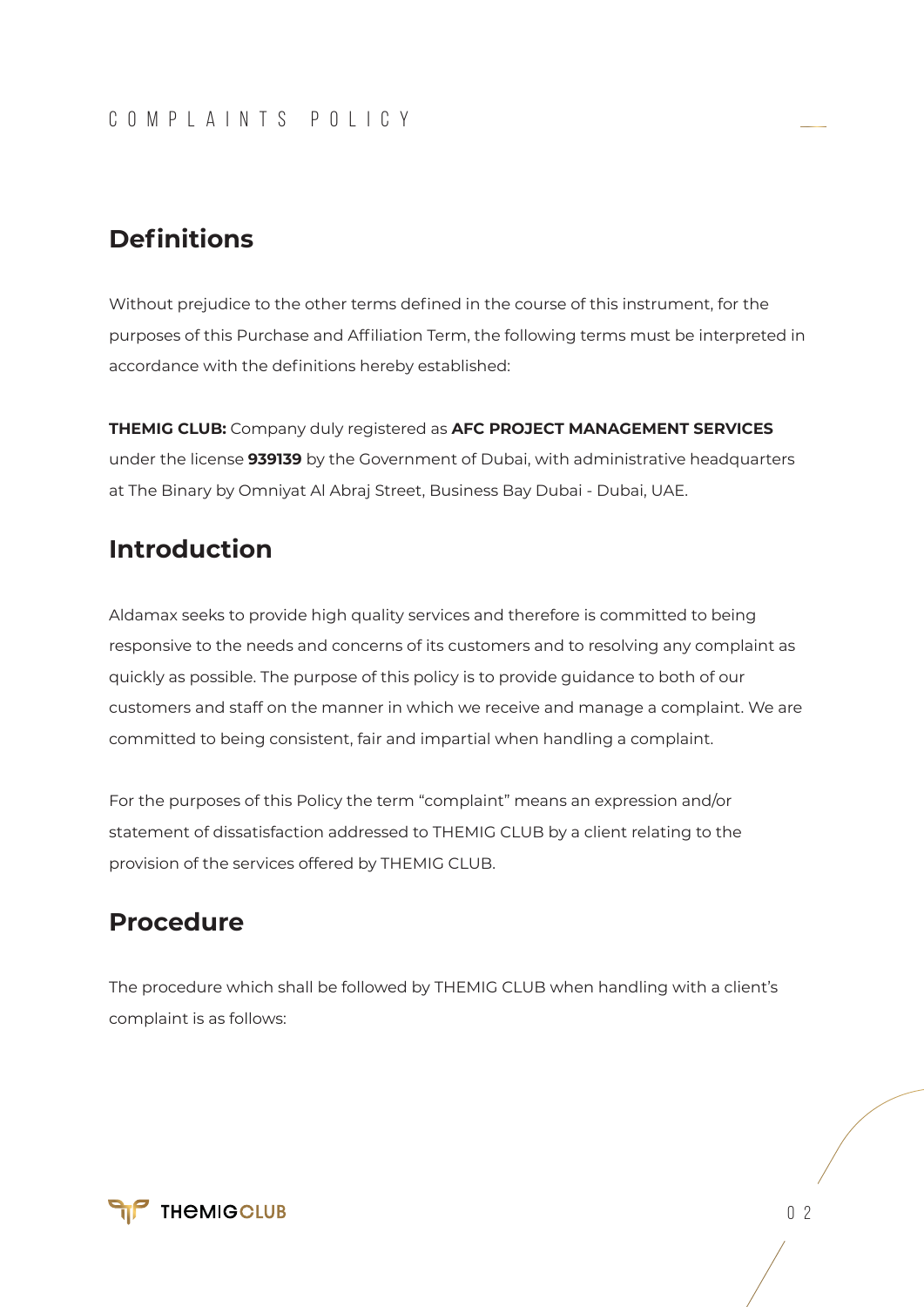## **Filing Complaints**

Any client who wishes to submit a complaint is advised to send a complaint to Aldamax in the following way: Email to: support@themig.club The client can submit complaints free of charge.

#### **Receiving Complaints**

When a complaint is received, it is initially handled by a member of staff of Aldamax who shall immediately register the complaint in THEMIG CLUB's internal register and give it a unique reference number. Once a complaint is filed we shall take all necessary actions to ensure that the complaint is properly addressed by forwarding it to the department the complaint concerns and/or is addressed to within 5 working days. We will then inform you that your complaint has been forwarded to the relevant department/personnel, providing all details so that you are aware of who is dealing with your complaint.

Additionally, the employees of THEMIG CLUB, shall make all best efforts to ensure that, in case the complaint is of such nature that it is not formal and can be resolved immediately, to do so that your complaint is resolved promptly. However, the member of staff in such a case shall not:

Commit him/herself in any way to the client; Address any issues in relation to best execution; Address any issues relating to legal issues; Commit Aldamax in taking any action prior to examining the issues in a formal manner.

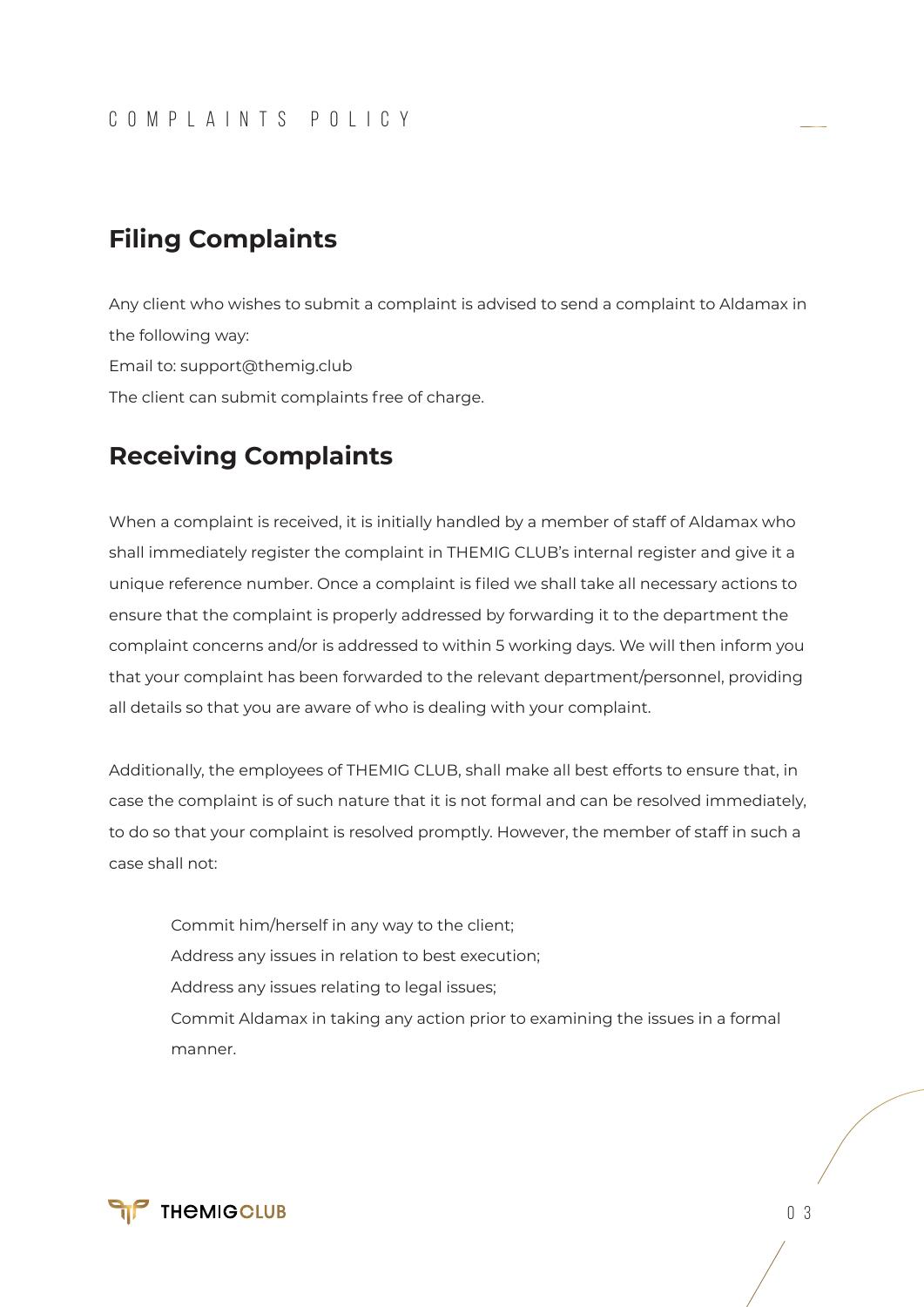## **Complaint Details**

Upon receiving a written complaint, we will record your name and contact details. We will also record all details of your complaint including the facts and the cause/s of your complaint, the outcome and any actions taken following the investigation of your complaint.

We will also record all dates and times relating to actions taken to resolve the complaint and communications between us. If you file a complaint we will record your personal information solely for the purposes of addressing your complaint. Your personal details will actively be protected from disclosure, unless you expressly consent to its disclosure.

## **Handling Complaints**

The events leading to the complaint shall be examined and assessed by the relevant department of THEMIG CLUB based on the information provided by the client. The facts as stated by the client shall be examined and verified with the relevant heads of department and any additional information needed shall be retrieved from THEMIG CLUB's archives (electronic mail, IT data, etc.).

During the investigation of the complaint, the Company shall inform the complainant of the handling process of his/her complaint. Upon completion of the investigation, Aldamax will prepare a report stating the facts and make recommendations which will be brought to management's attention who will then conclude on the final decision to be made.

We are committed to resolving complaints at the first point of contact, however, this will not always be possible especially in circumstances in which a more formal complaints process will be followed. THEMIG CLUB shall investigate the complaint and reply, within 1